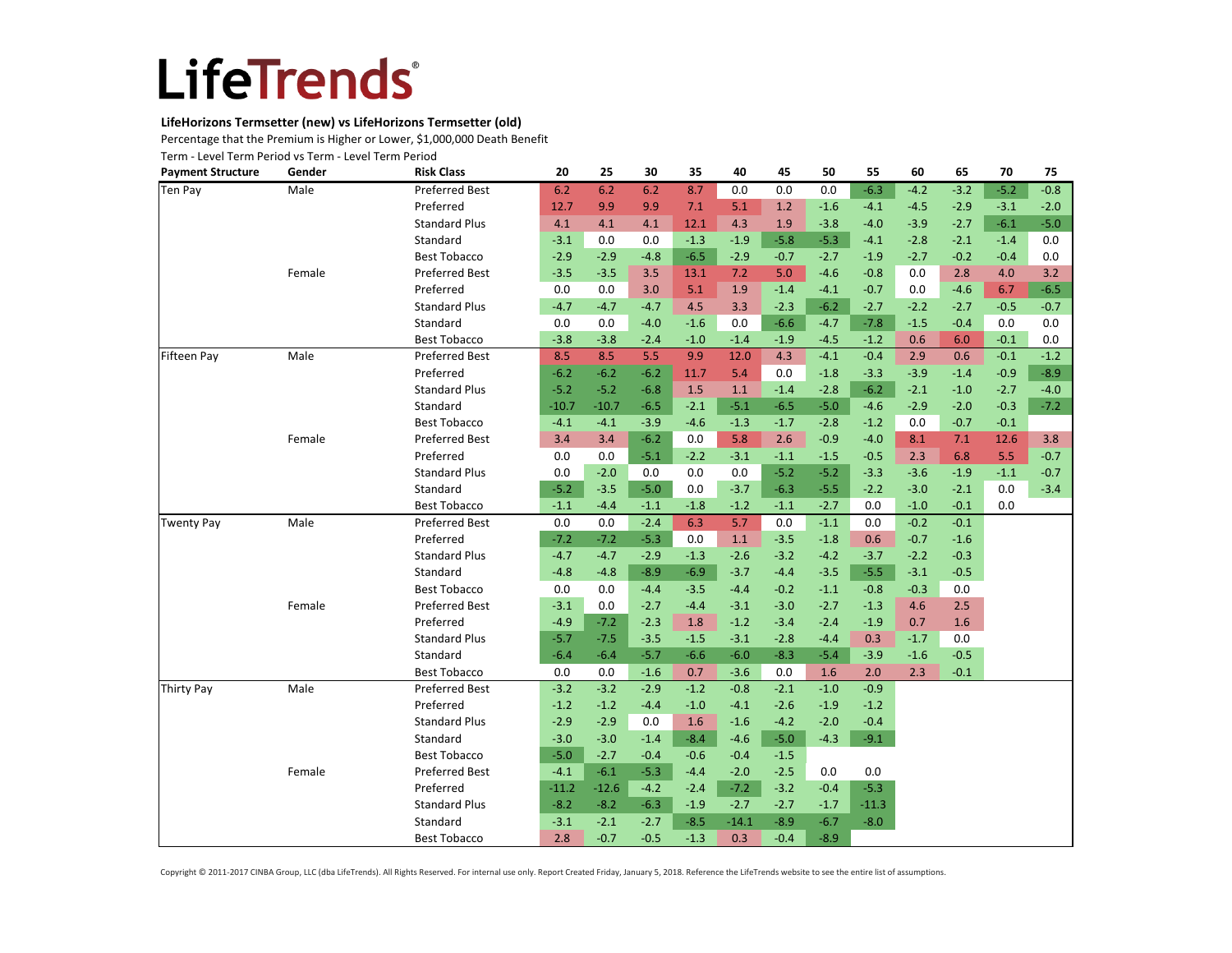### **LifeHorizons Termsetter (new) vs LifeHorizons Termsetter (old)**

Percentage that the Premium is Higher or Lower, \$500,000 Death Benefit

Term - Level Term Period vs Term - Level Term Period

| <b>Payment Structure</b> | Gender | <b>Risk Class</b>     | 20     | 25      | 30     | 35     | 40      | 45      | 50     | 55      | 60     | 65     | 70     | 75     |
|--------------------------|--------|-----------------------|--------|---------|--------|--------|---------|---------|--------|---------|--------|--------|--------|--------|
| Ten Pay                  | Male   | <b>Preferred Best</b> | 12.8   | 12.8    | 12.8   | 11.9   | 7.1     | 3.8     | $-0.9$ | $-3.0$  | $-3.0$ | $-2.3$ | 3.8    | $-1.9$ |
|                          |        | Preferred             | 15.2   | 15.2    | 15.2   | 3.8    | 6.1     | 1.1     | $-3.7$ | $-2.0$  | $-2.8$ | $-2.6$ | $-1.9$ | $-1.1$ |
|                          |        | <b>Standard Plus</b>  | 3.5    | 3.5     | 3.4    | 8.3    | 6.4     | 4.5     | $-0.6$ | 6.7     | $-2.0$ | $-2.4$ | $-1.6$ | $-1.4$ |
|                          |        | Standard              | 6.0    | 9.0     | 7.4    | $-1.1$ | $-7.3$  | $-8.9$  | $-6.3$ | $-1.9$  | 0.2    | $-2.6$ | $-2.0$ | $-1.7$ |
|                          |        | <b>Best Tobacco</b>   | $-0.9$ | $-0.9$  | $-4.1$ | $-0.8$ | $-1.6$  | $-4.1$  | $-2.8$ | $-2.0$  | $-1.9$ | 0.0    | 7.5    | $-1.1$ |
|                          | Female | <b>Preferred Best</b> | 11.8   | 11.8    | 8.6    | 10.3   | 8.2     | 7.5     | 3.3    | 0.0     | 3.5    | 3.1    | 3.4    | 4.2    |
|                          |        | Preferred             | 7.9    | 7.9     | 5.0    | 8.9    | 5.1     | $-2.5$  | $-0.9$ | $-2.5$  | $-2.6$ | $-6.0$ | 0.8    | $-7.9$ |
|                          |        | <b>Standard Plus</b>  | 2.1    | 2.1     | 2.0    | 12.0   | 7.4     | $-2.1$  | $-2.2$ | $-4.1$  | $-4.8$ | $-4.1$ | $-7.8$ | $-3.9$ |
|                          |        | Standard              | $-1.8$ | $-1.8$  | $-3.5$ | 1.4    | $-5.1$  | $-9.0$  | $-3.4$ | $-0.8$  | $-3.1$ | $-4.7$ | $-2.7$ | $-0.5$ |
|                          |        | <b>Best Tobacco</b>   | $-2.3$ | $-4.4$  | $-4.2$ | $-3.7$ | $-2.6$  | $-2.7$  | $-5.9$ | 0.0     | 0.0    | 2.0    | $-0.4$ | $-1.0$ |
| <b>Fifteen Pay</b>       | Male   | <b>Preferred Best</b> | 17.5   | 14.6    | 9.3    | 10.4   | 8.8     | 2.9     | $-1.3$ | $-0.8$  | 7.7    | 1.0    | 1.3    | $-1.4$ |
|                          |        | Preferred             | 8.0    | 8.0     | 8.0    | 10.0   | 8.8     | $-0.8$  | $-3.3$ | $-3.2$  | $-0.2$ | $-1.8$ | $-1.4$ | $-1.5$ |
|                          |        | <b>Standard Plus</b>  | 0.0    | 0.0     | $-3.1$ | 8.6    | 4.1     | 4.2     | 1.4    | $-4.3$  | $-2.1$ | $-3.2$ | $-1.6$ | $-2.7$ |
|                          |        | Standard              | $-7.5$ | $-7.5$  | $-3.7$ | 6.9    | $-2.0$  | $-8.7$  | $-7.0$ | $-5.1$  | 0.1    | $-2.9$ | $-2.8$ | $-1.6$ |
|                          |        | <b>Best Tobacco</b>   | $-3.1$ | $-3.1$  | $-4.3$ | $-1.2$ | $-0.9$  | $-2.2$  | $-0.2$ | $-0.2$  | $-0.9$ | 0.0    | 0.0    |        |
|                          | Female | <b>Preferred Best</b> | 5.4    | 5.4     | 0.0    | 4.7    | 6.8     | 3.5     | 0.0    | 0.0     | 5.5    | 5.6    | 7.4    | 1.8    |
|                          |        | Preferred             | 7.0    | 7.0     | 4.5    | 1.9    | $-1.4$  | $-2.9$  | 0.0    | 1.0     | 1.6    | 4.5    | 1.6    | $-0.8$ |
|                          |        | <b>Standard Plus</b>  | 0.0    | 0.0     | 3.4    | 1.6    | 7.3     | $-3.3$  | $-2.8$ | $-6.1$  | $-4.4$ | $-2.4$ | $-6.8$ | $-2.8$ |
|                          |        | Standard              | $-3.1$ | $-3.0$  | $-2.9$ | $-2.3$ | $-8.2$  | $-9.2$  | $-6.9$ | $-3.1$  | $-2.0$ | $-3.6$ | $-1.3$ | $-1.2$ |
|                          |        | <b>Best Tobacco</b>   | 1.1    | $-6.9$  | $-5.5$ | $-7.0$ | $-4.8$  | $-3.0$  | $-3.0$ | $-0.3$  | $-1.4$ | $-1.3$ | $-1.1$ |        |
| Twenty Pay               | Male   | <b>Preferred Best</b> | 4.2    | 4.2     | 2.0    | 9.1    | 4.9     | $-2.4$  | 0.5    | $-0.7$  | 0.2    | $-1.8$ |        |        |
|                          |        | Preferred             | $-1.6$ | $-1.6$  | $-1.6$ | 2.8    | 6.1     | $-2.0$  | $-2.6$ | 0.6     | 1.5    | $-1.7$ |        |        |
|                          |        | <b>Standard Plus</b>  | 0.0    | 0.0     | $-2.6$ | 1.2    | 3.3     | $-1.0$  | $-2.4$ | $-2.2$  | $-2.6$ | 0.4    |        |        |
|                          |        | Standard              | $-3.4$ | $-3.4$  | $-5.3$ | 1.6    | 1.7     | $-4.2$  | $-3.4$ | $-4.4$  | $-0.7$ | $-1.2$ |        |        |
|                          |        | <b>Best Tobacco</b>   | $-0.7$ | $-0.7$  | $-1.8$ | $-2.0$ | $-3.0$  | $-0.6$  | 1.3    | $-0.9$  | $-1.0$ | 0.0    |        |        |
|                          | Female | <b>Preferred Best</b> | 0.0    | 0.0     | 2.4    | 6.1    | 2.8     | 1.9     | 2.6    | 1.3     | 5.5    | $-0.1$ |        |        |
|                          |        | Preferred             | 0.0    | $-2.1$  | 0.0    | 1.6    | 0.0     | $-4.0$  | $-2.3$ | $-0.8$  | $-0.9$ | $-1.4$ |        |        |
|                          |        | <b>Standard Plus</b>  | $-1.7$ | $-3.3$  | $-3.0$ | 0.0    | $-2.0$  | $-1.3$  | $-2.8$ | 0.6     | $-0.7$ | $-1.4$ |        |        |
|                          |        | Standard              | 3.1    | $-2.9$  | $-2.6$ | $-5.9$ | $-5.6$  | $-7.8$  | $-5.4$ | $-4.6$  | $-1.5$ | $-1.5$ |        |        |
|                          |        | <b>Best Tobacco</b>   | 0.0    | 0.0     | $-0.8$ | $-1.2$ | $-0.8$  | $-2.5$  | $-0.2$ | $-0.9$  | $-0.7$ | 0.0    |        |        |
| <b>Thirty Pay</b>        | Male   | <b>Preferred Best</b> | $-5.5$ | $-6.8$  | $-3.8$ | $-2.2$ | 0.0     | $-1.0$  | $-0.9$ | $-2.5$  |        |        |        |        |
|                          |        | Preferred             | $-2.2$ | $-2.2$  | $-5.1$ | $-1.9$ | $-1.3$  | $-1.6$  | $-3.3$ | $-2.7$  |        |        |        |        |
|                          |        | <b>Standard Plus</b>  | $-2.7$ | $-2.7$  | $-2.5$ | $-2.8$ | $-3.9$  | $-1.2$  | $-2.1$ | $-3.6$  |        |        |        |        |
|                          |        | Standard              | $-5.6$ | $-8.1$  | $-6.3$ | $-4.1$ | $-6.9$  | $-11.9$ | $-9.0$ | $-8.7$  |        |        |        |        |
|                          |        | <b>Best Tobacco</b>   | 3.3    | 6.2     | $-0.7$ | $-0.9$ | $-0.4$  | $-0.2$  |        |         |        |        |        |        |
|                          | Female | <b>Preferred Best</b> | 3.8    | $-5.2$  | $-3.1$ | $-2.6$ | 0.9     | 0.0     | $-0.4$ | $-0.5$  |        |        |        |        |
|                          |        | Preferred             | $-8.7$ | $-11.1$ | $-5.0$ | 0.0    | $-1.6$  | 0.0     | $-2.4$ | $-1.0$  |        |        |        |        |
|                          |        | <b>Standard Plus</b>  | $-1.1$ | $-8.4$  | $-6.7$ | 0.0    | $-1.9$  | $-0.9$  | $-0.6$ | $-10.7$ |        |        |        |        |
|                          |        | Standard              | $-3.8$ | $-7.2$  | $-5.7$ | $-6.8$ | $-12.4$ | $-8.4$  | $-3.0$ | $-2.6$  |        |        |        |        |
|                          |        | <b>Best Tobacco</b>   | 2.6    | 0.0     | $-1.5$ | $-1.6$ | $-0.6$  | $-0.4$  | $-2.4$ |         |        |        |        |        |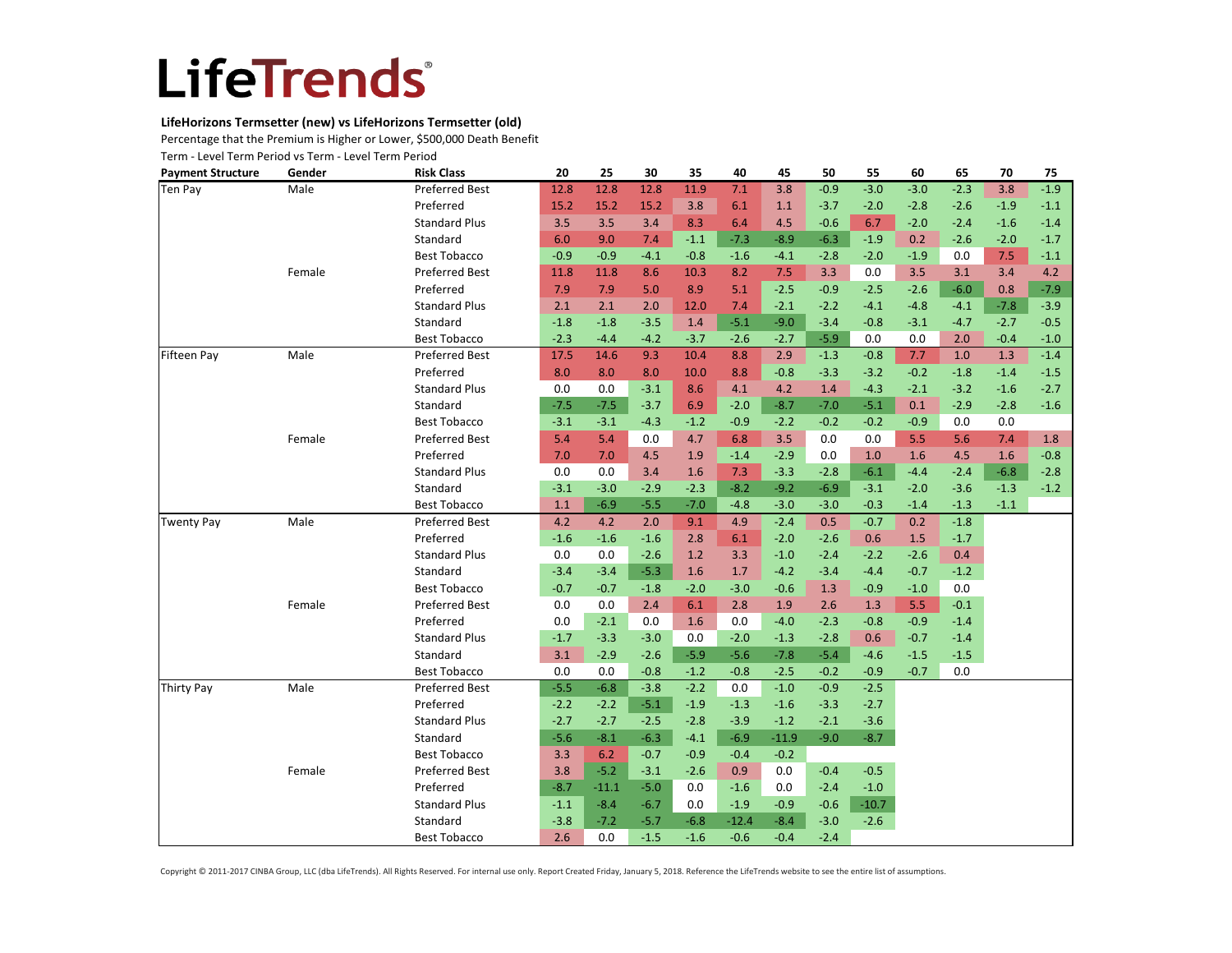### **LifeHorizons Termsetter (new) vs LifeHorizons Termsetter (old)**

Percentage that the Premium is Higher or Lower, \$250,000 Death Benefit

Term - Level Term Period vs Term - Level Term Period

| <b>Payment Structure</b> | Gender | <b>Risk Class</b>     | 20     | 25     | 30     | 35     | 40      | 45      | 50      | 55     | 60     | 65     | 70     | 75     |
|--------------------------|--------|-----------------------|--------|--------|--------|--------|---------|---------|---------|--------|--------|--------|--------|--------|
| Ten Pay                  | Male   | <b>Preferred Best</b> | 5.3    | 5.3    | 5.3    | 6.7    | 8.1     | 3.9     | 2.3     | 1.1    | $-0.3$ | $-1.6$ | $-0.9$ | $-0.9$ |
|                          |        | Preferred             | 7.8    | 7.8    | 7.8    | 7.0    | 0.0     | 2.6     | 2.6     | $-3.2$ | $-3.4$ | $-2.0$ | $-3.2$ | $-3.4$ |
|                          |        | <b>Standard Plus</b>  | 6.8    | 6.8    | 5.3    | 12.5   | 4.9     | 4.5     | $-2.6$  | $-3.8$ | $-3.8$ | $-3.9$ | $-3.5$ | $-4.8$ |
|                          |        | Standard              | 0.0    | 0.0    | $-1.1$ | $-2.6$ | $-2.7$  | $-5.7$  | $-1.9$  | $-5.9$ | $-0.9$ | $-0.5$ | 0.0    | $-0.5$ |
|                          |        | <b>Best Tobacco</b>   | $-0.8$ | $-0.8$ | $-2.2$ | 1.3    | 1.4     | $-1.9$  | 0.0     | $-1.6$ | 0.0    | 0.2    | $-2.8$ | 0.0    |
|                          | Female | Preferred Best        | 10.0   | 10.0   | 5.8    | 5.2    | 4.2     | 0.0     | 3.6     | 2.6    | 2.3    | 3.2    | 3.9    | 5.3    |
|                          |        | Preferred             | 1.8    | 0.0    | 3.3    | 4.6    | 3.8     | $-2.0$  | $-1.5$  | $-1.2$ | $-2.8$ | $-2.3$ | $-1.7$ | $-2.2$ |
|                          |        | <b>Standard Plus</b>  | 0.0    | 0.0    | 6.2    | 6.9    | 4.5     | 4.4     | 2.0     | $-0.5$ | $-3.4$ | $-3.6$ | $-3.2$ | $-3.6$ |
|                          |        | Standard              | 0.0    | 0.0    | 0.0    | 2.1    | $-2.5$  | $-9.8$  | $-6.6$  | $-4.8$ | 0.5    | $-1.2$ | $-3.1$ | 0.8    |
|                          |        | <b>Best Tobacco</b>   | 6.9    | 6.9    | $-0.9$ | 3.2    | $-4.1$  | $-1.3$  | $-3.7$  | $-1.6$ | 0.0    | $-0.8$ | $-1.5$ | $-1.8$ |
| Fifteen Pay              | Male   | Preferred Best        | 8.6    | 8.6    | 8.6    | 6.2    | 4.6     | 4.1     | $-0.6$  | $-1.5$ | 6.1    | $-1.4$ | 0.0    | $-1.0$ |
|                          |        | Preferred             | 7.7    | 7.7    | 4.5    | 7.8    | 5.0     | 0.0     | $-1.0$  | $-2.9$ | $-1.3$ | $-3.5$ | $-2.0$ | $-1.1$ |
|                          |        | <b>Standard Plus</b>  | 1.3    | 1.3    | 0.0    | 6.6    | 4.2     | $-0.6$  | $-2.0$  | $-3.6$ | $-1.0$ | $-0.6$ | $-0.5$ | $-1.0$ |
|                          |        | Standard              | $-3.2$ | $-3.2$ | $-3.1$ | $-3.1$ | $-11.4$ | $-8.8$  | $-4.8$  | $-6.2$ | $-4.5$ | $-3.9$ | $-1.8$ | $-2.2$ |
|                          |        | <b>Best Tobacco</b>   | $-4.8$ | $-4.8$ | $-1.3$ | 0.0    | 2.8     | $-1.0$  | $-2.2$  | $-1.1$ | $-1.0$ | $-1.2$ | $-1.4$ |        |
|                          | Female | Preferred Best        | 7.7    | 7.7    | 3.7    | 3.3    | 5.3     | 1.0     | 0.7     | 1.0    | 6.8    | 3.9    | 4.1    | 3.5    |
|                          |        | Preferred             | 3.3    | 3.3    | 1.6    | $-1.4$ | 0.0     | $-4.0$  | $-1.9$  | $-0.9$ | 2.1    | 4.6    | 2.2    | 0.5    |
|                          |        | <b>Standard Plus</b>  | 5.6    | 5.6    | 5.6    | 2.5    | $-1.0$  | $-1.4$  | $-5.5$  | $-4.2$ | $-7.1$ | $-3.4$ | $-2.5$ | $-1.4$ |
|                          |        | Standard              | $-2.5$ | 0.0    | $-2.4$ | $-3.7$ | $-9.0$  | $-7.7$  | $-7.5$  | $-5.4$ | $-4.5$ | $-3.9$ | $-2.7$ | $-2.3$ |
|                          |        | <b>Best Tobacco</b>   | 3.6    | $-0.9$ | $-3.2$ | $-6.6$ | $-4.2$  | $-3.8$  | $-4.3$  | $-0.2$ | $-1.9$ | 0.0    | 0.0    |        |
| <b>Twenty Pay</b>        | Male   | Preferred Best        | 6.5    | 6.5    | 3.1    | 5.3    | 3.8     | 4.0     | $-3.1$  | $-2.1$ | 1.5    | $-2.1$ |        |        |
|                          |        | Preferred             | $-1.3$ | $-1.3$ | $-1.3$ | 4.5    | 0.0     | $-1.2$  | $-1.6$  | $-3.3$ | $-3.7$ | $-1.4$ |        |        |
|                          |        | <b>Standard Plus</b>  | 0.0    | 0.0    | $-1.1$ | 6.7    | 4.2     | $-1.0$  | $-3.4$  | $-1.0$ | $-3.5$ | $-0.3$ |        |        |
|                          |        | Standard              | 0.0    | 0.0    | $-4.4$ | $-0.7$ | $-2.9$  | $-5.1$  | $-8.6$  | $-7.7$ | $-4.2$ | $-0.3$ |        |        |
|                          |        | <b>Best Tobacco</b>   | $-1.8$ | $-1.8$ | $-1.1$ | $-1.8$ | $-3.1$  | 0.8     | $-3.6$  | $-1.7$ | 3.0    | $-1.1$ |        |        |
|                          | Female | Preferred Best        | 5.6    | 3.6    | 0.0    | 1.5    | $-1.1$  | $-3.1$  | $-2.2$  | $-1.1$ | 1.2    | 0.0    |        |        |
|                          |        | Preferred             | 1.6    | 1.6    | 0.0    | 0.0    | $-1.0$  | $-2.1$  | $-3.4$  | $-3.4$ | $-4.1$ | $-2.6$ |        |        |
|                          |        | <b>Standard Plus</b>  | $-2.6$ | $-2.6$ | $-4.8$ | 0.0    | $-0.8$  | $-1.2$  | $-6.9$  | $-3.1$ | 4.5    | $-0.8$ |        |        |
|                          |        | Standard              | $-1.2$ | $-1.2$ | $-5.3$ | $-5.7$ | $-6.5$  | $-13.9$ | $-10.2$ | $-8.4$ | $-7.8$ | 0.5    |        |        |
|                          |        | <b>Best Tobacco</b>   | $-3.8$ | $-4.5$ | $-2.0$ | 0.5    | 0.8     | $-1.3$  | $-2.6$  | 0.0    | $-0.2$ | $-2.6$ |        |        |
| <b>Thirty Pay</b>        | Male   | Preferred Best        | $-1.2$ | $-1.2$ | $-2.2$ | $-1.0$ | $-2.7$  | $-1.7$  | $-4.3$  | $-2.7$ |        |        |        |        |
|                          |        | Preferred             | $-2.8$ | $-1.9$ | $-1.8$ | 0.8    | $-1.2$  | $-1.5$  | $-2.7$  | $-2.6$ |        |        |        |        |
|                          |        | <b>Standard Plus</b>  | $-3.1$ | $-3.1$ | 1.5    | $-1.3$ | $-2.3$  | $-0.6$  | $-2.4$  | 3.0    |        |        |        |        |
|                          |        | Standard              | $-4.4$ | $-5.0$ | $-4.1$ | $-1.0$ | $-6.0$  | $-4.4$  | $-2.5$  | $-2.4$ |        |        |        |        |
|                          |        | <b>Best Tobacco</b>   | $-0.4$ | $-0.4$ | $-0.3$ | $-0.3$ | $-0.4$  | $-0.1$  |         |        |        |        |        |        |
|                          | Female | Preferred Best        | $-1.4$ | $-1.4$ | 0.0    | $-1.1$ | 2.5     | $-2.7$  | $-1.4$  | $-2.6$ |        |        |        |        |
|                          |        | Preferred             | $-4.7$ | $-4.7$ | $-2.1$ | 1.0    | 0.0     | $-1.4$  | $-2.5$  | $-4.8$ |        |        |        |        |
|                          |        | <b>Standard Plus</b>  | $-3.7$ | $-3.7$ | $-1.7$ | 7.4    | $-1.1$  | 0.0     | $-1.3$  | $-9.2$ |        |        |        |        |
|                          |        | Standard              | 0.0    | $-2.4$ | $-2.9$ | $-6.0$ | $-11.2$ | $-9.3$  | $-8.1$  | $-6.9$ |        |        |        |        |
|                          |        | <b>Best Tobacco</b>   | $-1.7$ | $-1.7$ | $-0.5$ | $-0.8$ | $-2.4$  | $-1.5$  | $-5.2$  |        |        |        |        |        |